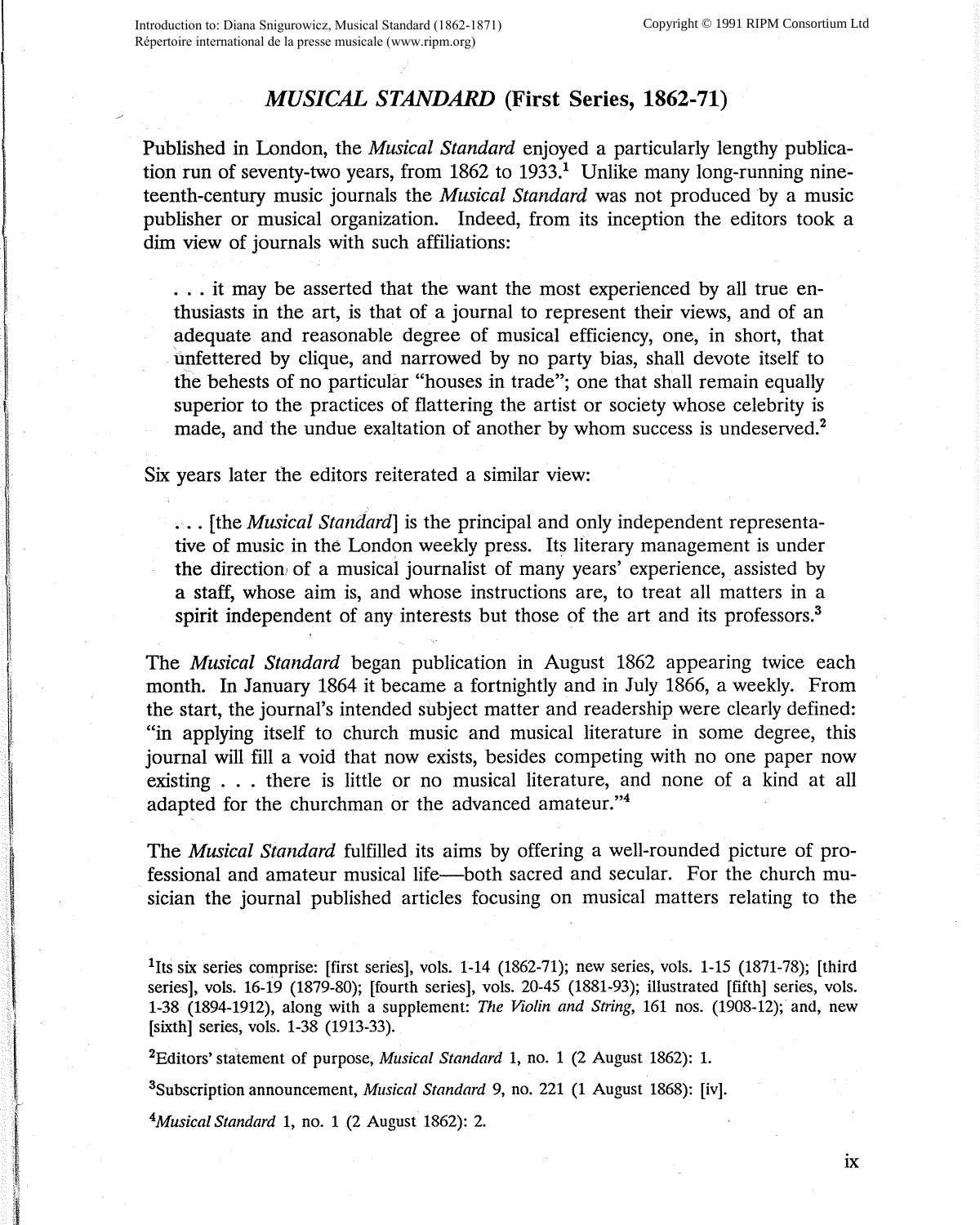liturgy, organ music, building and renovation of organs and churches, choral festivals, campanology, and organistships; for the knowledgeable amateur, articles on a wide variety of subjects, reviews of lyric works, concerts, and published music of various genres, musical news from Great Britain, the Continent, and North America, and musical supplements.

Sources offer divergent information about the journal's founders and editors. According to J. A. Fuller-Maitland the first series of the journal was edited by its founder and proprietor A. W. Hammond.<sup>5</sup> However, George Grove indicates that William Joseph Westbrook edited much of the first twelve volumes.<sup>6</sup> Moreover, James D. Brown claims that Westbrook "established" the *Musical Standard* with Hammond and John Crowdy,<sup>7</sup> while Brown and Stephen S. Stratton point out that Thomas Lea Southgate also assisted Hammond in the creation of the journal.<sup>8</sup>

Crowdy, Southgate, and Westbrook all contributed to the *Musical Standard* and many of their works—literary and musical—are also reviewed in the journal. Crowdy (1834-83), a prolific writer, edited the *Musical Standard* from 1873 to 1876. He also edited *The Musician, The Artist,* and the *Guardian* at various times during his career. Crowdy wrote extensively about his new system of "free chant," both in the *Musical Standard* and in a number of books.<sup>9</sup> Southgate (b. 1836), editor of the *Musical Standard* from 1871 to 1873, contributed frequently to the journal until 1891. He co-edited the *Musical News* from 1891 to 1895 and also contributed to the *Musical Times, Orchestra, Musical Record, Choir* and *Grove's Dictionary.* Westbrook (1831-94) is best known for his instruction manuals, transcriptions for the organ, and vocal compositions.

The sections found in the *Musical Standard* are uniform throughout the first series (in content if not in ordering). Each issue generally contains sixteen pages of which

<sup>5</sup>J. A. Fuller-Maitland, "Musical Periodicals," *A Dictionary of Music and Musicians,* ed. Sir George Grove, 1st ed., (London, 1878-89), 2: 428.

<sup>6</sup>George Grove, "Westbrook, William Joseph, Mus. Doc.," A Dictionary of Music and Musicians, 1st ed., 4: 448-49.

7 James D. Brown, "Westbrooke, William Joseph," *Biographical Dictionary of Musicians: With a Bibliography of English Writings on Music,* (London: Alexander Gardner, 1886; reprint, Hildesheim: Georg Olms Verlag, 1970): 613.

<sup>8</sup>James D. Brown and Stephen S. Stratton, "Southgate, Thomas Lea," *British Musical Biography: A Dictionary of Musical Artists, Authors and Composers born in Britain and its Colonies,* (London: William Reeves, 1897; reprint, New York: Da Capo Press, 1971): 385.

*9 A Kalendar of Cadences in the Form called Free Chant, adapted for the Recitation of the Psalms*  (n.d.); *The Church Choirmaster, a Critical Guide to the Musical Illustration of the Order for Daily Prayer* (1864); *The Free Church Canticle Book* [1866]; and *The Free Chant Psalter* [1866].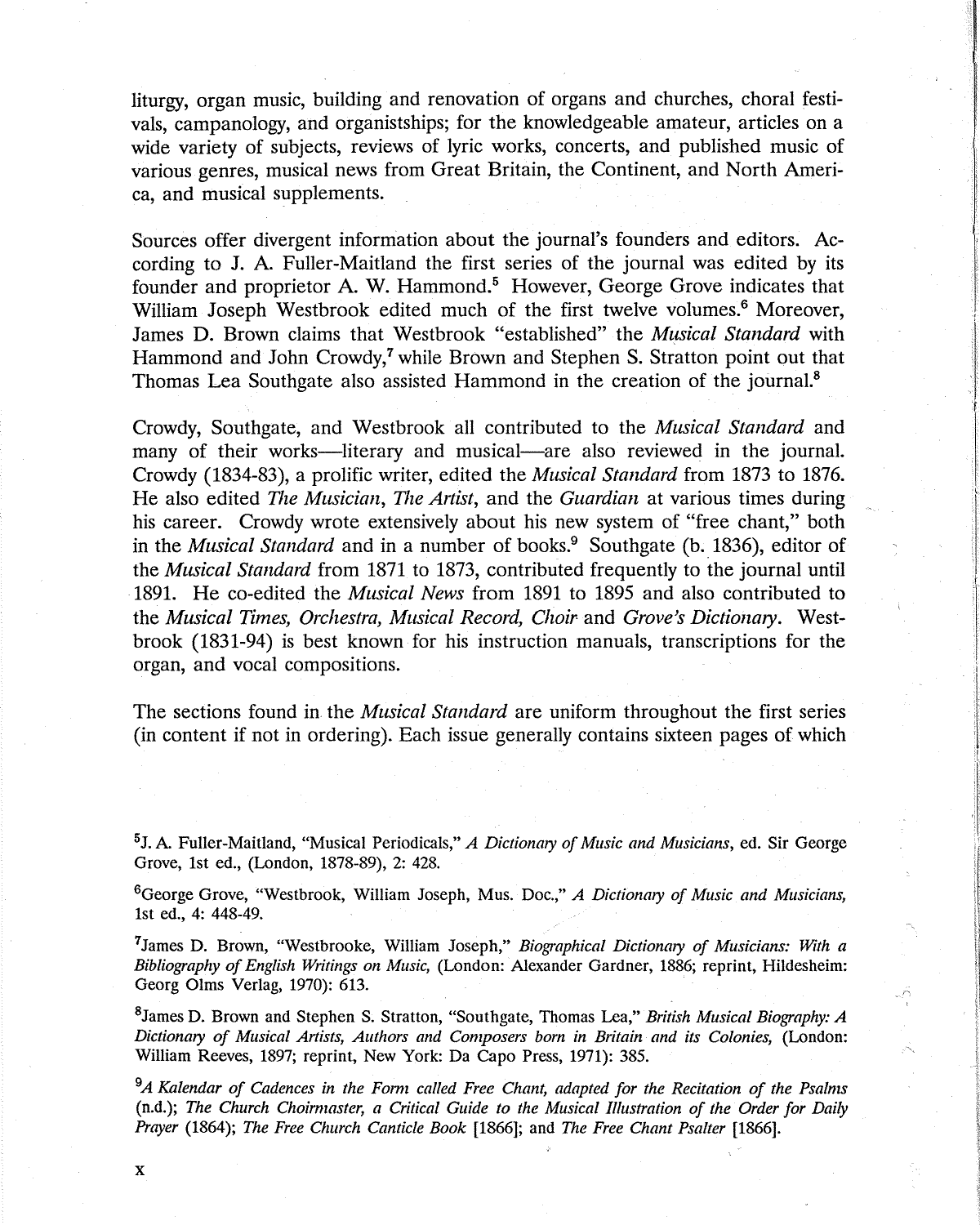four are devoted to advertising.<sup>10</sup> Articles of an historical or biographical nature, independent of a regular heading, are frequent, as are articles concerning contemporary issues and various miscellaneous sections. The eight regularly appearing sections are discussed below.

Each issue begins with an unsigned editorial treating controversial topics of the day, such as conflicts between clergymen and organists, the establishment of a national musical college, and problems concerning the use of Anglican versus Gregorian chant in services of the Established Church. "Reviews of new music/' later entitled "Reviews," deals with a wide range of published books and music, including pianoforte and dance. music, music for church services, biographical, pedagogical, and theoretical literature, and articles in other journals. "Organ news" supplies information on contemporary organ building and restoration throughout Britain (and occasionally elsewhere), often giving detailed specifications of organ stops and pedals. "Correspondence," an extensiye section, focuses on contentious issues, often paralleling those discussed in the editorials. Topics of particular interest include methods of keyboard tuning, the capabilities of male and female organists, Hullah's fixed-do and Curwen's tonic sol-fa solmization systems, Crowdy's free chant, and competitions for organists' positions. Correspondents' printed responses to readers' requests for information concerning obscure individuals, works, and events are also worthy of note.

From August 1862 through June 1866 reviews of musical events are found under the headings "Concerts," "Opera and concerts," "A peep at the drama," and "Provincial news." Beginning in June 1866, these individual sections are subsumed under the collective title "Reports." The events reviewed are extensive and include lyric and dramatic performances at the major London theatres, concerts of the prominent orchestral and choral societies, Royal Academy of Music student concerts, and independently organized concerts, recitals, and lectures. Entertainments of a more popular nature, e.g., cycloramas, panoramas, *tableaux vivants,* operettas, and parodies, are also discussed. Choral societies and festivals throughout England and Wales receive a great deal of attention, the most important being the Festival of the Three Choirs of Gloucester, Hereford, and Worcester, the Norwich Festival, and the Birmingham Festival.

"Table talk," the general news section at the end of each issue usually begins with announcements about organ vacancies and appointments, and continues with news

 $10$ The microfilm distributed by UMI was used to prepare this publication. The few issues missing in this film were supplied from a Library of Congress microfilm. In the UMI film, journal advertising appears before and after every issue (probably following the original layout); in the LC copy, advertising is collected together at the end of each volume. When calendar data was transcribed from the LC copy the placement of advertising was made to conform to the presentation in the UMI copy.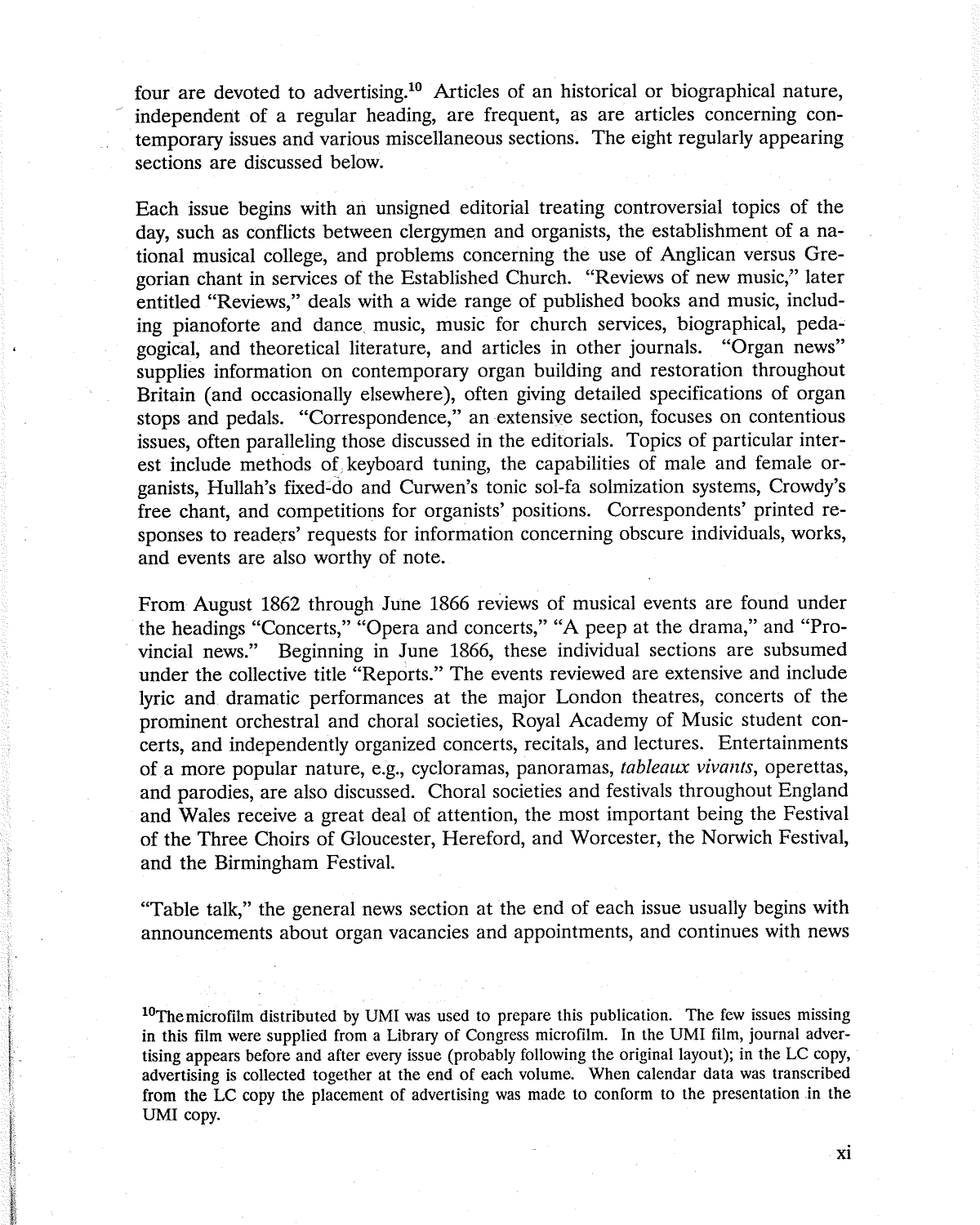about artists and events in Britain, and elsewhere (the Continent, North America, and even places further afield, such as Australia and South Africa). With the commencement of "Foreign notes" in September 1868, "Table talk" focuses exclusively on Britain. Until July 1867 musical supplements—for pianoforte, organ or voice, in a variety of styles and by various composers—are occasionally included; after July 1867 a piece of music is part of every issue. Advertisements in the journal concern organ builders and other instrument makers, available positions, concert announcements, and various publications.

Six other sections either appear intermittently or do not continue throughout the entire first series. "Campanology," a regular heading from 1869, supplies information about church bells, chimes, and bell-ringing. The "Legal" section appears irregularly and provides summaries of legal proceedings concerning musical disputes. "Our portfolio" contains items on diverse topics ranging from music of the ancient Greeks to reprints of Mendelssohn's letters, and appears regularly until July 1867. It is continued in November 1867 under the heading "Musical opinion," in which extracts of musical interest from other journals are reproduced. Until June 1865 "Notes and queries" provides a forum for the exchange of information; thereafter this section continues under the correspondence heading. Humorous miscellanies of a musical nature, such as "A crackling of thorns" by the "Insane correspondent" and "Snaps" by "Diogenes," are interspersed throughout the journal. A poem, intended for musical setting by amateurs, usually appears once a month.

)

Most articles and sections in the *Musical Standard* are unsigned. However, about half of the writers contributing letters to the editor identify themselves, while the remaining correspondents use either their initials, pseudonyms, or signatures reflecting the subject matter of the letter or the position of the writer (e.g., "A thorough good hater of frivolous music" and "A professional conductor"). Initials are included in the index; signatures of an indeterminate nature are not.

Among the important writers who contributed to the *Musical Standard* are Thomas Eaton,<sup>11</sup> George French Flowers (1811-72),<sup>12</sup> Henry John Gauntlett (1805-76),<sup>13</sup>

<sup>11</sup>Writer, critic and musician. His published works include: *Critical Notices of Bexfield's "Israel Restored" and Pierson's ''Jemsalem"* (1852) and *Musical Criticism and Biography from the Published and Unpublished Writings of* T. *D. Eaton* (1872).

 $12$ Organist, composer, and critic. He contributed extensively to various periodicals, was music critic of *The Literary Gazette* in 1843, and published several books, among them *Essay on the Construction of Fugue, with an Introduction containing new Rules of Hamzony* (1846) and *Pictorial Representation of the Science of Hamzony* (1850).

<sup>13</sup>Organist,composer, critic, and lecturer. An editor of the *Musical World,* he contributed to this journal, as well as to the *Sun, Morning Post, Notes and Queries, The Orchestra, Athenaeum,* and *Concordia.* In 1850 he founded *The Church Musician.*